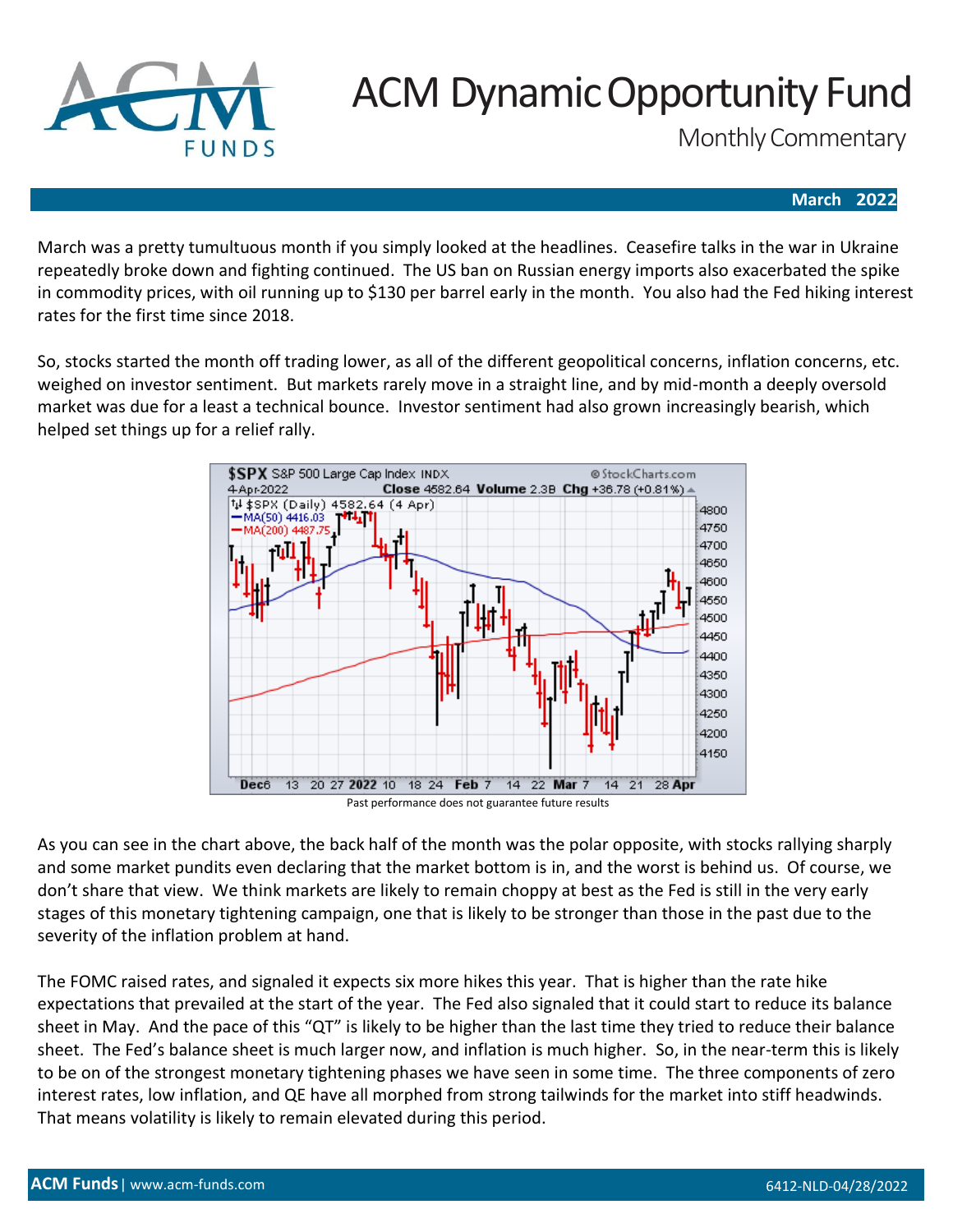

# ACM Dynamic Opportunity Fund

Monthly Commentary

 **March 2022**

The above doesn't even begin to take into account the widespread Covid lockdowns being initiated in some of China's biggest cities, and how that might exacerbate an already damaged supply chain. It would seem that all of the above would surely have a dampening effect on economic growth. Maybe that is why the yield curve – spread between 2-yr and 1-yr Treasuries – briefly inverted last month.

The **ACM Dynamic Opportunity Fund** (ADOIX) returned +1.58% in March, well ahead of the HFRX Equity Hedge Index which declined -1.51%. The Fund remains +141 bps ahead of the S&P 500 Index YTD, as we continue to focus on playing defense and minimizing drawdowns in a weak market.

We will continue to monitor our hedge models and focus on risk management. We still have an oversized cash position which should put us in an enviable position once the tide turns and the market bottoms.

Thank you for your continued support.

*Sincerely,*

*Jordan L. Kahn, CFA Chief Investment Officer*

> **Sources:** *Standard & Poor's, Stockcharts.com, Morningstar, Briefing.com*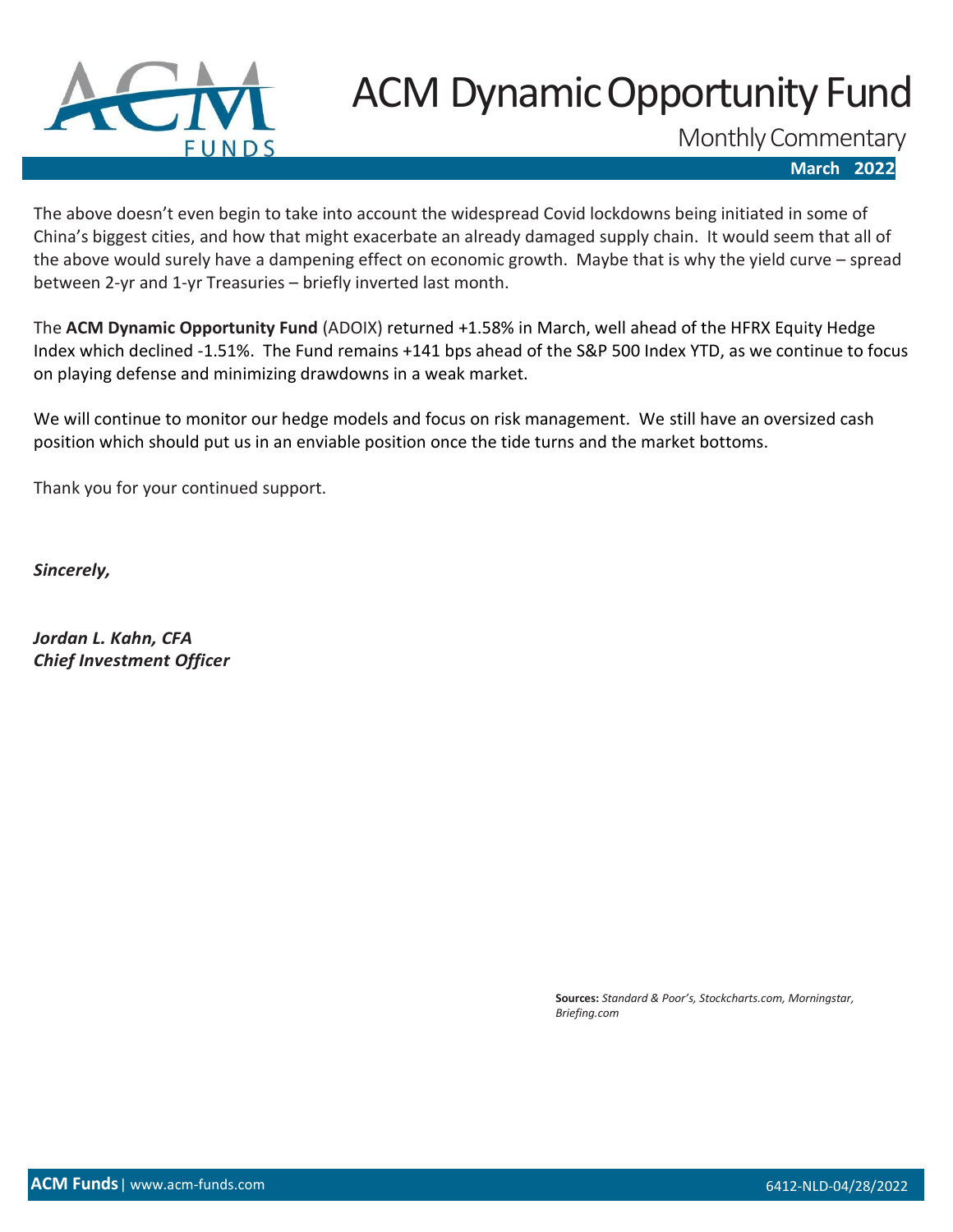

## ACM Dynamic Opportunity Fund

Monthly Commentary

**Investors should carefully consider the investment objectives, risks, charges and expenses of the ACM Dynamic Opportunity Fund. This and other important information about the Fund is contained in the prospectus, which can be obtained by calling 1- 844-798-3833. The prospectus should be read carefully before investing. The ACM Dynamic Opportunity Fund is distributed by Northern Lights Distributors, LLC, [member."http://www.finra.or](http://www.finra.org/)g/" FINRA. ["http://www.sipc](http://www.sipc.org/).[org/"](http://www.sipc.org/) SIPC. Northern Lights Distributors, LLC and Ascendant Capital Management, LLC are not affiliated.**

**DefinedTerms:** S&P 500 Index- The S&P 500 index is an unmanaged composite of large capitalization companies. This index is widely used by professional investors as a performance benchmark for large-cap stocks. HFRX Equity Hedge Index-tracks strategies that maintain positions both long and short in primarily equity and equity driven securities. Morningstar Long/Short Equity Category- A composite ofreturns produced by Morningstar which can be used to compare the returns of other mutual funds in the same category. Long– the holder of the position owns the security and will profit if the price of the security goes up. Short-Short selling is the sale of a security that is not owned by the seller, or that the seller has borrowed. Short selling is motivated by the belief that a security's price will decline, enabling it to be bought back at a lower price to make a profit. Derivative hedge - transaction that limits investment risk with the use of derivatives such as option contracts.

Investors are not able to invest directly in the indices referenced and unmanaged index returns do not reflect any fees, expenses or sales charges. For current performance information, please visit our performance page: [http://acm](http://acm-funds.com/dynamic-fund-performance/)[funds.com/dynamic-fund-performance/](http://acm-funds.com/dynamic-fund-performance/)

There is no guarantee that any investment strategy will achieve its objectives, generate profits or avoid losses.

ETF's are subject to specific risks, depending on the nature of the underlying strategy of the fund. These risks could include liquidity risk, sector risk, as well as risks associated with fixed income securities, real estate investments, and commodities, to name a few. Investments in foreign securities could subject the Fund to greater risks including, currency fluctuation, economic conditions, and different governmental and accounting standards.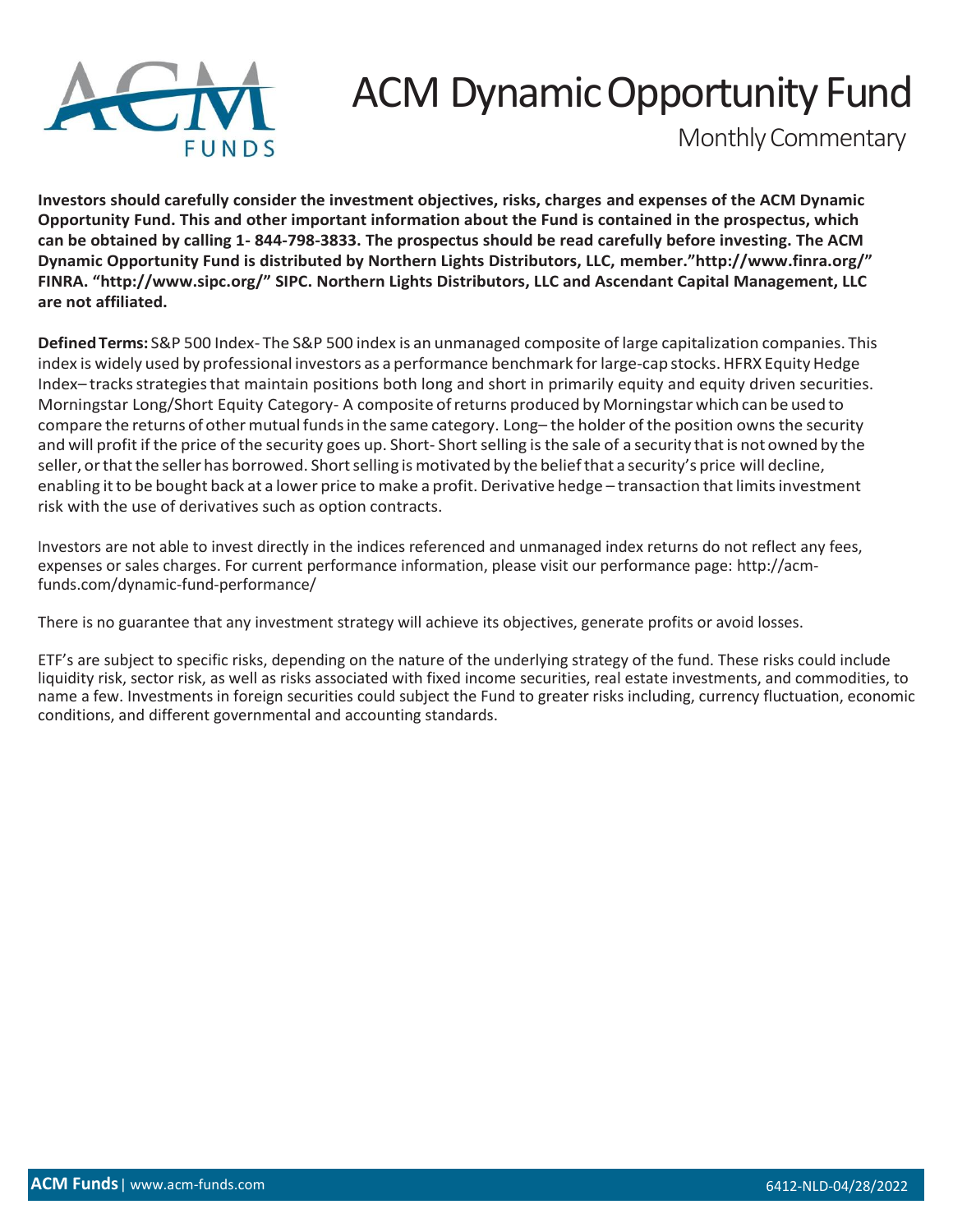# FUNDS

## **Portfolio Management**



**Jordan L. Kahn, CFA** *Chief Investment Officer* 

Mr. Kahn has nearly 30 years of experience in the investment industry serving as a senior portfolio manager, equity research analyst, and investment consultant. Mr. Kahn received his Master's of Science in Financial Markets and Trading from the Stuart School of Business at the Illinois Institute of Technology.



**Alan Savoian** *Portfolio Manager* Alan has over 26 years of investment experience serving as a senior portfolio manager and equity analyst. Alan spent 18 years at William O'Neil & Co., where he successfully managed equities for the firm's proprietary portfolios.

| <b>Fund Profile</b>   | As of 3/31/2022      |  |  |  |
|-----------------------|----------------------|--|--|--|
| <b>Inception Date</b> | 01/20/2015           |  |  |  |
| <b>Net Assets</b>     | 95.5m                |  |  |  |
| <b>Style</b>          | <b>Hedged Equity</b> |  |  |  |
| <b>Benchmark</b>      | HFRX Eq. Hedge Index |  |  |  |

| <b>Risk Metrics</b>       | As of 3/31/2022 |
|---------------------------|-----------------|
| Beta (3-year)             | 0.46            |
| <b>R-Squared</b>          | .52             |
| <b>Standard Deviation</b> | 11.21           |
| <b>Treynor Ratio</b>      | 11.84           |

## **Fund Overview**

We strive to help our investors participate in the gains available from financial markets, while mitigating the downside risk

The ACM Dynamic Opportunity Fund is designed as a core investment for investors seeking long term capital appreciation with a short-term focus on capital preservation. The fund employs a dynamic strategy, which aims to actively participate during a rising market environment and mitigate downside risk when markets experience downturns.

### **Performance\_\_\_\_\_\_\_\_\_\_\_\_** *As of 3/31/2022*

|                          | $1-$ mth | $3-$ mth | <b>YTD</b> | $1 Yr^*$ | $3Yr^*$ | $5Yr^*$ | Since Inception* |
|--------------------------|----------|----------|------------|----------|---------|---------|------------------|
| <b>ADOIX</b>             | 1.58%    | $-3.54%$ | $-3.54%$   | $-4.82%$ | 5.30%   | 6.05%   | 5.15%            |
| <b>HFRX Eq Hedged</b>    | $-1.51%$ | $-0.30%$ | $-0.30%$   | 8.92%    | 6.91%   | 4.66%   | 3.38%            |
| Morningstar L/S Category | 0.72%    | $-2.70%$ | $-2.70%$   | 5.08%    | 7.88%   | 6.00%   | 0.22%            |
| $S\&P_{5}oo$             | 3.58%    | $-4.95%$ | $-4.95%$   | 14.03%   | 16.90%  | 13.90%  | 11.86%           |

#### *\*As of 3/31/22*

*Investments in mutual funds involve risks. Performance is historic and does not guarantee future results. Investment principal value will fluctuate so that when redeemed, shares may be worth more or less than their original cost. Current performance may be lower or higher than the performance data quoted. To obtain the most recent month end performance information or the Fund's prospectus please call the Fund at 1-844-798-3833. You can also obtain a prospectus at www.ACM-funds.com.*

*The fund's maximum sales charges for Class "A" shares is 5.75%. Gross expense ratios are 2.07% for Class A shares and 1.82% for Class I Shares. The Adviser has contractually agreed to reduce its fees and reimburse expenses of the Fund, at least Until April 30, 2022, to ensure that the net annual fund operating expenses will not exceed 2.40% for Class A shares and 2.15% for Class I shares.*

*These fee waivers and expense reimbursements are subject to possible recoupment from each Fund within three years after the fees have been waived or reimbursed. You should be aware that the Fund's past performance (before and after taxes) may not be an indication of how the Fund will perform in the future. Although Class A Shares would have similar returns to Class I shares because the classes are invested in the same portfolio of securities, the returns for Class A shares are different from Class I shares because Class A shares have different expenses than Class I shares. Updated performance information is available at no cost by visiting www.ACM-funds.com or by calling 1-8444-798-3833. Actual Total Annual Operating Expenses of 1.95% for Class A and 1.70% for Class I from the prospectus.*

## **Sector Weightings** \_ *As of 3/31/2022*



There is no assurance that the Fund will achieve its investment objectives.

#### **ACM Dynamic Opportunity Fund**

**Class I**

**ADOIX | March 2022 Fact Sheet**